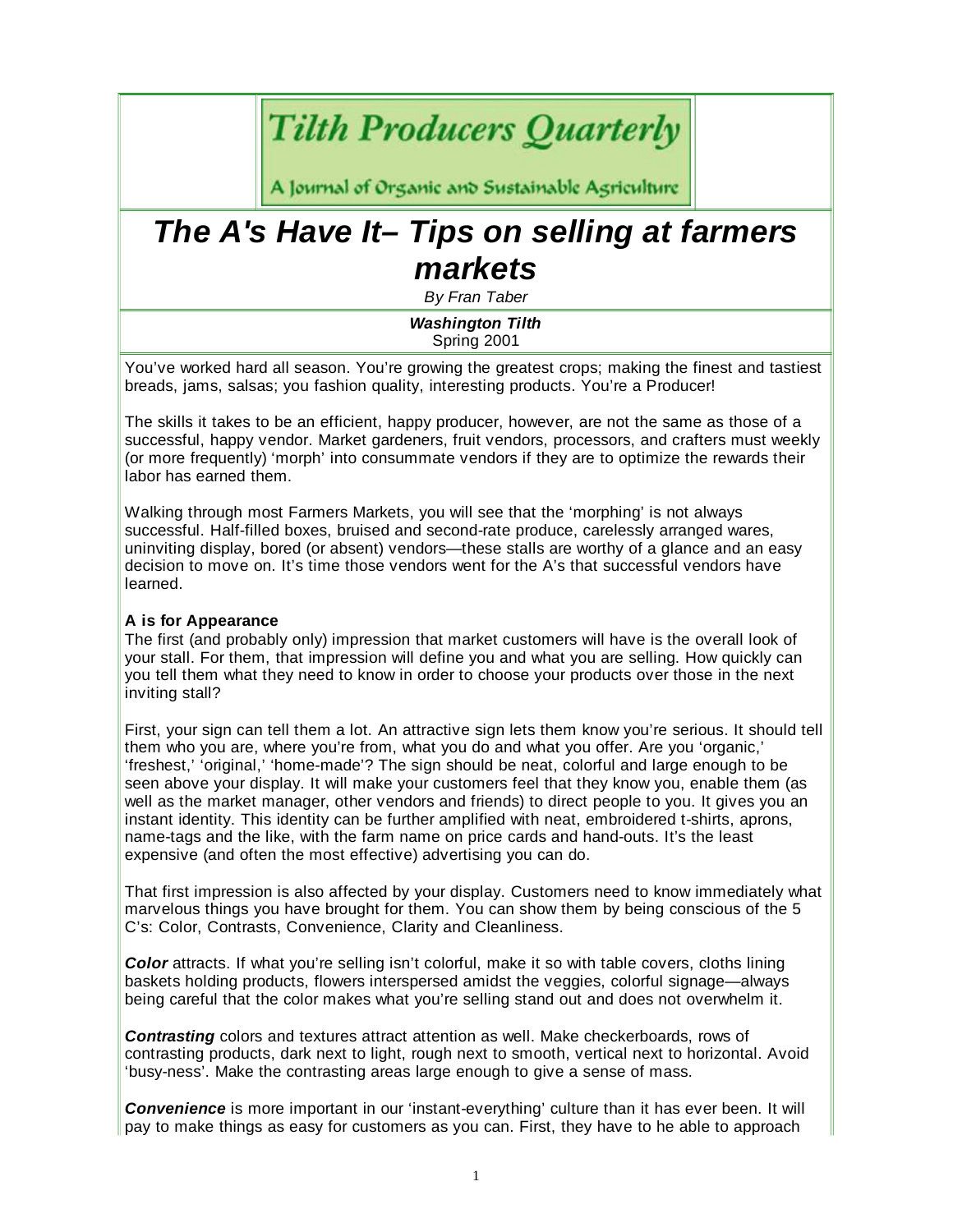your stall, reach anything you've displayed without undue stretching, have a bit of space to put down what they're carrying while they choose your offerings. (Otherwise they'll set it down on your display causing crushing, or simply find it all too complicated and walk on.) They need to be able to approach your sales area without pushing, shoving or being crowded. In a typical market stall, this required some planning! A shallow 'U' or 'V' or the ubiquitous long table can accomplish this.

Be aware of the vertical potential of your stall. Either a tiered display (especially suitable for small crafts and value-added products) or stacked boxes forming bookcase-like sections let you put more in the same space. And don't forget the 'canopy as hanging line" gambit. Hang herbs, peppers, trinkets, bird houses, etc. from the canopy or from a frame you have constructed for that purpose. Lattice can be used effectively to display vertically as well.

Be aware of the angle from which the customer is seeing your display and angle your containers (as much as 45 degrees!) so that they are looking directly at them. For smaller quantities, lay baskets on their sides with the product 'spilling' out of them.

Be sure that purchasing is convenient, too. If you are selling bulk produce, be sure bags are handy (even handing them personally to customers). Even more convenient are pre-measured bags, baskets, cartons sold 'by the each,' which eliminates the need for time-consuming weighing and mathematical gymnastics. Having different sized containers–1#, 5# and 10# bags of, say, potatoes takes into consideration the differing needs of customers. Bagging by price is also innovative: has anyone tried selling \$2 bags of fresh produce for WIC recipients?

*Clarity* will not draw customers to you. but the lack of it will certainly turn them away. It is important that they know WHAT they're buying and for HOW MUCH. Whether by a large price sign (blackboard, whiteboard, posterboard) or by small signs assigned to each product, you need to let them know this much at least. If you can give them additional information—the variety, what's special about it, ways to use it—you will both draw attention to it and give the customer additional value. A descriptive word or two, if true, never hurts. (Check the supermarket ads for effective ones—they paid a lot of money for that information! You, of course can add 'fresh this morning,', 'grown without poisons,' and the like to your cards). Be clear whether the price is per pound, for each bunch, head, jar, whatever.

*Cleanliness* above and beyond the health department and market requirements is more important today than ever as our customers become concerned with food-borne illnesses played out in the evening papers. Have a trash container where customers can use it as well as the one where you sort product. Keep up with your display and selling area. Blemished, rotting or moldy fruit and veggies will turn off your sales in a second. Fallen produce attracts insects and makes a dirty and sloppy-looking stall. Present a clean and wholesome appearance yourself As people become more concerned about the purity of their food, more will come to the market to avoid the worries of permissible foreign pesticide use; they want to know how their food is grown, what they are putting into their mouths. That's one of the primary reasons they come to the market. Let's keep it that way.

#### **A is for Appropriate**

Remember that different products beg for different treatment. Making your presentation reflect the type of product you're selling will increase your sales. Fancy vinegars, gift items, sun-dried tomatoes and the like can demand a premium if they are set off in a special, up-scale way Tiered display with a bit of understatement, a baker's rack, a more-subtle fabric may set them off to advantage. Honey should be displayed where the light can show through. Produce is well displayed in baskets and lugs large and small. The back of a pick-up works well for large quantities of the same produce, sending the message: "Straight from the Fields to You!"

For most products, a great deal of the appeal is visual. Don't hide them! If you prepackage in such a way that the product is hard to see, set out an example of, say, a loaf of bread (on a board), a bag of salad mix (in a bowl).

Look at your display and try to determine what message you're sending. Who will it appeal to? Is